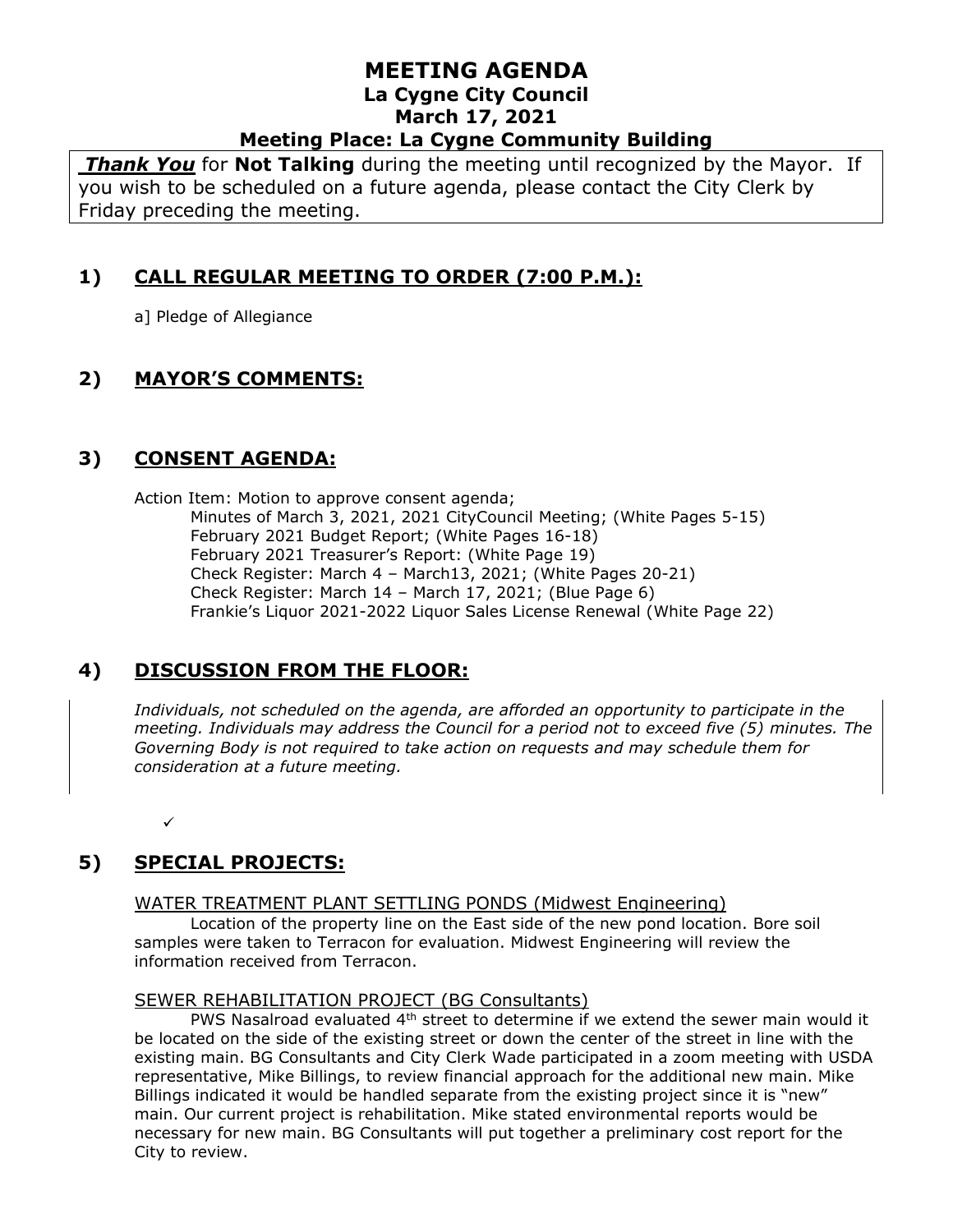### **5) SPECIAL PROJECTS CONTINUED:**

#### SEWER REHABILITATION PROJECT (BG Consultants)

In regards to  $4<sup>th</sup>$  Street, Paul is reviewing the KDOT Cost Share program which just received more funding from the federal Coronavirus response and relief supplemental appropriations Act of 2021. The Cost Share program will reduce its local match requirement from 15% to 10% - this application cycle only. Application is due by April 9, 2021. CC Wade reached out to Jackie Messer and Rick James since 4th street is an inter-connect with the County.

#### KDOT CCLIP (BG Consultants and CFS Engineer)

Final drawings are being reviewed by KDOT for bid letting. PWS Nasalroad is working with USDI to proceed forward with moving the Gas main. BG Consultant, Jason Hoskinson, inquired about continuing to be available during the construction just on an hourly cost basis if any concerns would arise regarding the design?

#### SEWER LAGOON ANALYSIS: (Bartlett & West)

CC Wade submitted the signed agreement to Bartlett & West along with the request for completion by April 7. Bartlett & West evaluated their current schedule for their team members and responded with a completion of Task 1 by April 3 and a completion of Task 2 & 3 by April 30, 2021. They requested the necessary plans and information from the City for evaluation to be sent to them by March 10 in order to maintain the requested schedule. CC Wade emailed all information by March 9. The process has started for Task 1 in the scope of work.

## **6) REPORTS OF CITY OFFICERS:**

- $\checkmark$  City Attorney Burton Harding (Blue Page 7)
- $\checkmark$  Police Chief & Codes Officer Tina Fenoughty (Blue Page 8)
- $\checkmark$  Codes Officer Allison Fox (Blue Page 9)
- $\checkmark$  Public Works Department Dan Nasalroad (Blue Page 10)
- $\checkmark$  Fire Chief Dan Nasalroad
- $\checkmark$  City Clerk Jodi Wade (Blue Page 11)

## **7) REPORTS OF COUNCIL COMMITTEES:**

- a] Water & Gas--------------------------------------- Danny Curtis ------- Keith Stoker
	- $\checkmark$  CC Wade has not received the Gas invoice yet. KMGA is waiting for one more invoice to make sure the dollar amount for the City's invoice is accurate. KMGA is billed weekly for the Gas and typically invoices the City only once a month. In this situation, KMGA wants to see all of the invoices for the month of February before they issue out their invoice.
- b] Street ---------------------------------------------Jerome Mitzner------James Thies
	- $\checkmark$  (Postponed until Fall 2021) RFP for Stormwater Master Planning.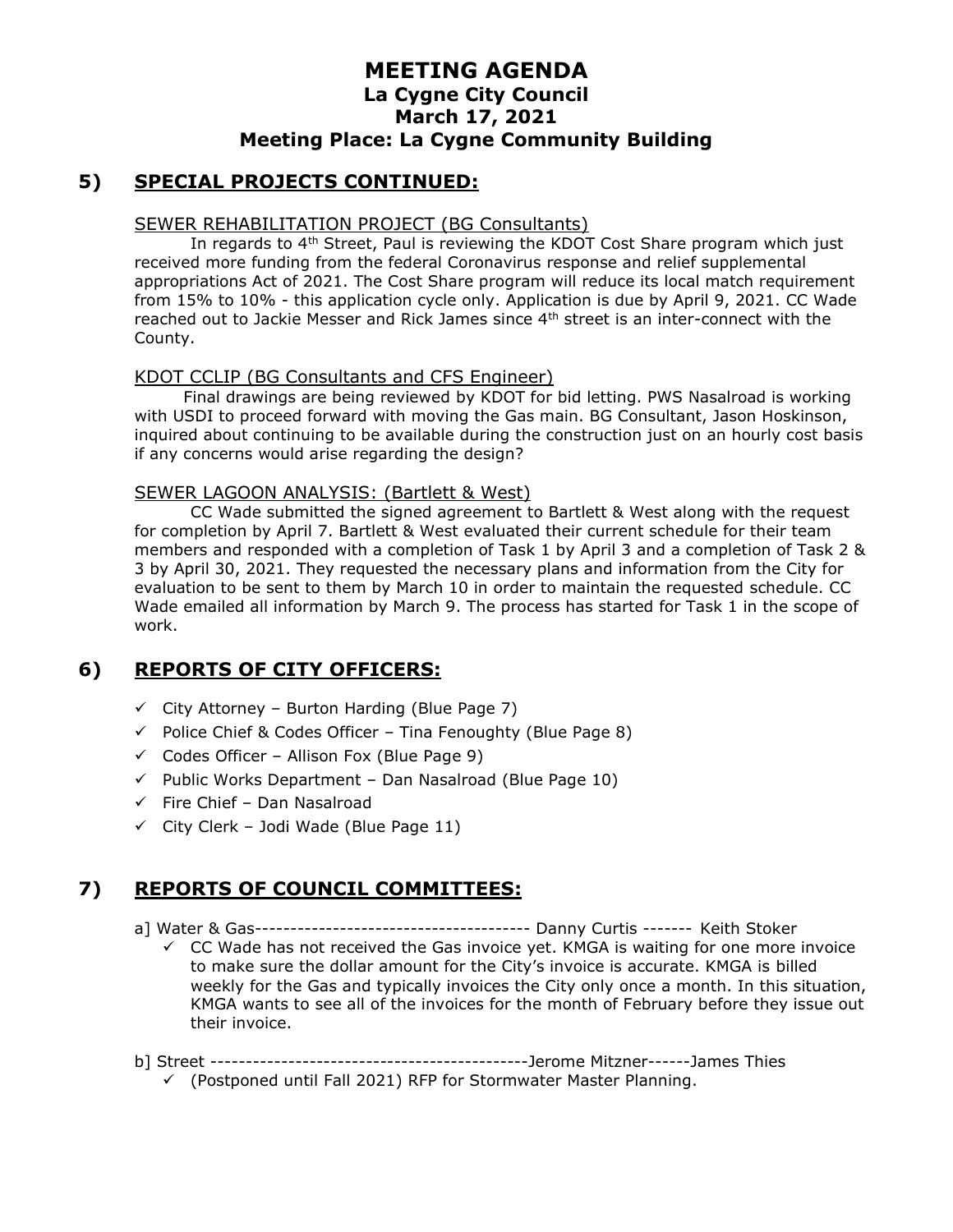#### **7) REPORTS OF COUNCIL COMMITTEES CONTINUED:**

- b] Street continued ------------------------------------Jerome Mitzner------James Thies
	- $\checkmark$  (In Committee review) Council Member Mitzner, City Attorney Burton Harding and CC Wade met with the La Cygne Library Board representatives (George Nunnemacher and Les LeMaire), Janet Reynolds, Chris Waddell, Finkle & Williams Architects (Dave Williams and Rebecca Roberts), Meyer Brothers Construction (Dino Simmermon), and Greg Grant (surveyor) on Wednesday, March  $10<sup>th</sup>$  at 5:30pm. Discussion was held to review the water pooling issue on the North end of the Library property were a new on-street parking area was built. On March 11, 2021 CC Wade emailed requested information to include: Variance permit information, Zoning regulations regarding storm-water, City Code information regarding storm water(ditches) and pictures of the water from a rain event (photos were taken on 3.10.21 immediately after a 25-30 minute rain event).
- c] Sewer----------------------------------------------James Thies ---------Thomas Capp d] Park------------------------------------------------Danny Curtis ------- Thomas Capp e] Cemetery------------------------------------------Danny Curtis ------- Thomas Capp
- $\checkmark$  (In Committee review) Chapter XI. Public Property, Article 1. Cemetery regulations
- f] Public Safety---------------------------------------Jerome Mitzner------ Keith Stoker
- g] Community Building------------------------------ James Thies ---------Danny Curtis
	- $\checkmark$  Rental of the Community Building to the Public. (Blue Page 12-15)
- h] Employee Relations & Training------------------ Jerome Mitzner ----- Keith Stoker ✓ (Postponed until Spring 2021) Ethics/Public Service Training.
	- $\checkmark$  City Officials training on March 19, 2021 sponsored by Lauber Municipal Law, LLC. Attendees include: Allison Fox, Katie Russell, Jerome Mitzner, and Keith Stoker.
	- $\checkmark$  Monthly/Quarterly responsibilities for City Hall employees to include: City Clerk, City Treasurer, Office Assistant and Codes Officer.

## **8) SPECIAL COMMITTEE REPORTS:**

- a] Emergency Management None
- b] Swanfest Committee Chamber of Commerce is looking for volunteers to help with Swanfest. Easter Egg hunt is scheduled for Saturday, April 3, 2021.
- c] Planning & Zoning Commission unapproved minutes March 11, 2021 (Blue Pages 16-19)

d] La Cygne Community Park Board – Linda Elder, Chairman, informed the City Hall that the Board approved for the Christmas pole light decorations and the Thayer Park Christmas decoration totes to be stored in the smaller maintenance shed on the East side of the park for the next 2 years (2021/2022)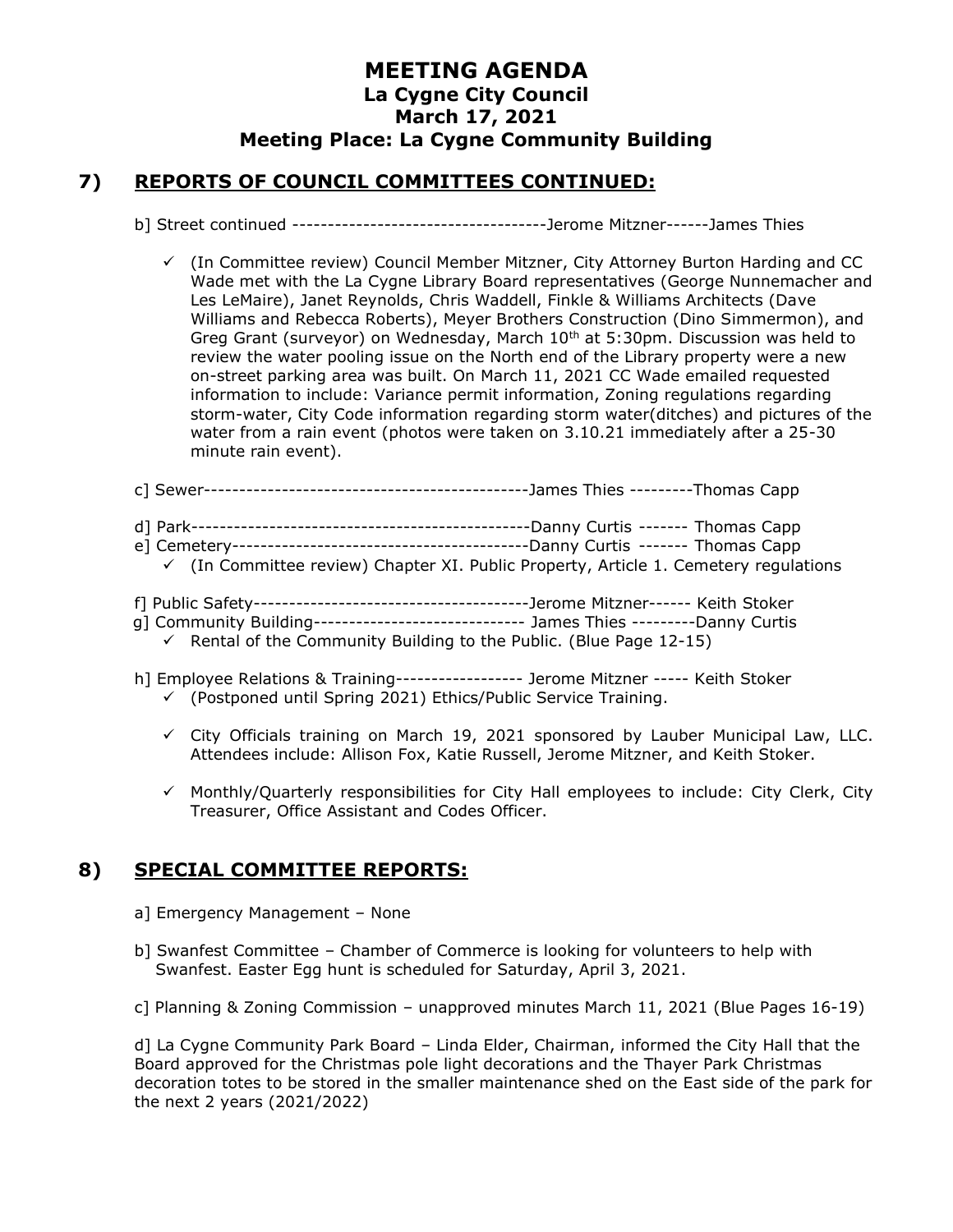### **9) UNFINISHED BUSINESS:**

a] Ordinance No. \_\_\_ annexing land to the City of La Cygne, Kansas – **TABLED UNTIL April 7, 2021 meeting.**

b] Resolution No. 02-17 regarding maintenance of streets within the Linn County Industrial Park, La Cygne, Kansas. **TABLED UNTIL April 7, 2021 meeting.**

c] Employee Policy & Guidelines: Employee Pay scales and evaluation procedures for the City of La Cygne. (**Tabled until Summer 2021**)

d] Water Conservation plan review. (**Tabled until Summer 2021)**

#### **10) NEW BUSINESS:**

a] Truly Insurance Policy renewal for April 1, 2021 through April 1, 2022. Increase amount is \$6240. Update regarding research for other insurance providers to cost compare. *Action needed: Motion to renew*

b] Kansas Office of Recovery will offer two webinars on either Tuesday, March 16 at 3:00pm or Wednesday, March 17 at 10:30am regarding the American Rescue Plan. The American Rescue Plan was signed into law last week. It provides funding to all states with Kansas receiving approximately \$1.568 billion. Cities are set to receive \$424 million and counties will receive \$565 million. Cities over 50,000 population and counties will receive the funds directly from the U.S. Treasury within 60 days. For cities under 50,000 population, the funds will go to the state and be distributed within 60 days. The state of Kansas has 30 days to distribute the funds. At this time, the dollar amounts for each County or City have not been calculated or released.

c] House Bill 294/Senate Bill 13: Senate bill 13 was passed last week. It is now headed to the Governor for approval/veto. This bill will remove the tax lid. State will pay first two years of statements. If a city wants to increase property taxes more than the prior year (based on the dollar amount), the city would issue a statement (listing of reasons for increase and exact dollar amount) for public hearing to allow people to address.

d] Trash Compactor closed on Easter Sunday, April 4, 2021. *Action needed: Motion to close the compactor*

#### **EXECUTIVE SESSION:**

a] I move the city council recess into executive session to discuss example pursuant to \_\_\_\_\_\_\_\_\_\_\_\_\_\_\_\_\_\_\_\_\_\_\_\_. The open meeting will resume in the city council meeting area at  $p.m.$ 

## **11) OTHER BUSINESS**